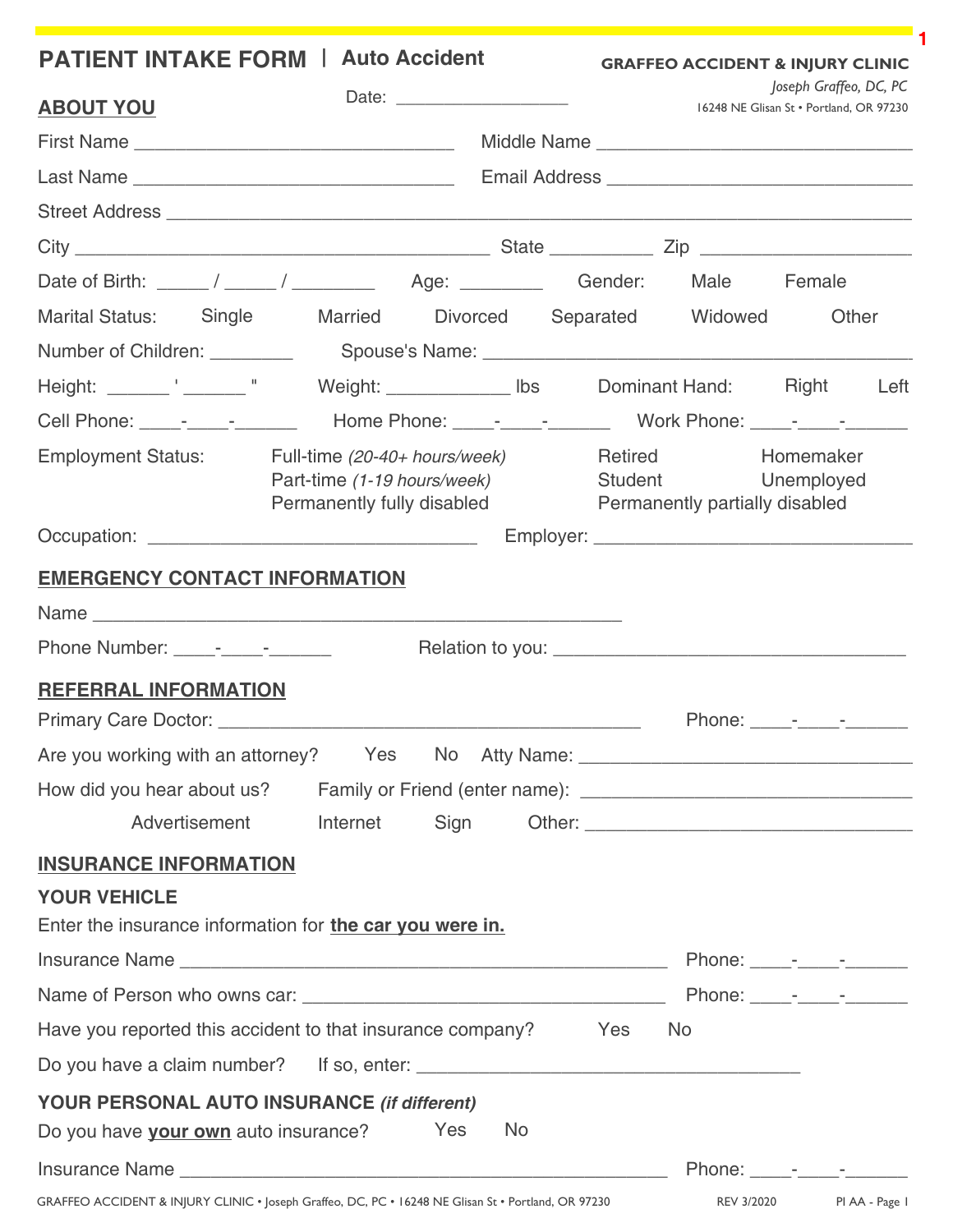#### *INSURANCE INFORMATION*

*continued*

## **THE OTHER VEHICLE**

Enter the insurance information for the **other car** in this accident, if known:

|                                                                                                                                                                                   |                                                                                                                                                            |                                                                                                                                                                                                                                                           | Phone: _____- _____- _______ |  |  |  |
|-----------------------------------------------------------------------------------------------------------------------------------------------------------------------------------|------------------------------------------------------------------------------------------------------------------------------------------------------------|-----------------------------------------------------------------------------------------------------------------------------------------------------------------------------------------------------------------------------------------------------------|------------------------------|--|--|--|
|                                                                                                                                                                                   |                                                                                                                                                            | Phone: _____-________________                                                                                                                                                                                                                             |                              |  |  |  |
| Have you reported this accident to that insurance company? Yes                                                                                                                    | <b>No</b>                                                                                                                                                  |                                                                                                                                                                                                                                                           |                              |  |  |  |
|                                                                                                                                                                                   |                                                                                                                                                            |                                                                                                                                                                                                                                                           |                              |  |  |  |
| PERSONAL INJURY - AUTO ACCIDENT HISTORY                                                                                                                                           |                                                                                                                                                            |                                                                                                                                                                                                                                                           |                              |  |  |  |
| What type of accident caused<br>your injury?                                                                                                                                      | Two or more automobiles<br>Injured by a vehicle as a pedestrian<br>Motorcycle or bicycle and no other vehicle<br>An automobile and a motorcycle or bicycle |                                                                                                                                                                                                                                                           |                              |  |  |  |
| When did the accident happen?                                                                                                                                                     |                                                                                                                                                            |                                                                                                                                                                                                                                                           |                              |  |  |  |
| Where did the accident happen?<br><b>Enter the location of your accident</b>                                                                                                      |                                                                                                                                                            |                                                                                                                                                                                                                                                           |                              |  |  |  |
| Describe in detail how the accident happened:                                                                                                                                     |                                                                                                                                                            | <b>DRAW THE ACCIDENT</b>                                                                                                                                                                                                                                  |                              |  |  |  |
| <u> 1989 - Johann Harry Harry Harry Harry Harry Harry Harry Harry Harry Harry Harry Harry Harry Harry Harry Harry</u><br><u> 1989 - Johann John Stone, mensk politik (* 1958)</u> |                                                                                                                                                            |                                                                                                                                                                                                                                                           |                              |  |  |  |
|                                                                                                                                                                                   |                                                                                                                                                            |                                                                                                                                                                                                                                                           |                              |  |  |  |
| Where in the vehicle were you                                                                                                                                                     | <b>Driver's Seat</b>                                                                                                                                       | <b>Front Passenger</b>                                                                                                                                                                                                                                    |                              |  |  |  |
| seated at the time of the accident?                                                                                                                                               | Rear Passenger on:<br>If Child, in:<br><b>Booster Seat</b>                                                                                                 | Left<br><b>Middle</b><br>Infant/Child Seat                                                                                                                                                                                                                | Right                        |  |  |  |
| Which part of your vehicle<br>was damaged?<br><b>Choose all that apply</b>                                                                                                        | Front - head on<br>Rear end - center<br>Left side (driver's side)<br>Right side (passenger's side)                                                         | Front left<br>Rear left<br>Other: and the contract of the contract of the contract of the contract of the contract of the contract of the contract of the contract of the contract of the contract of the contract of the contract of the contract of the | Front right<br>Rear right    |  |  |  |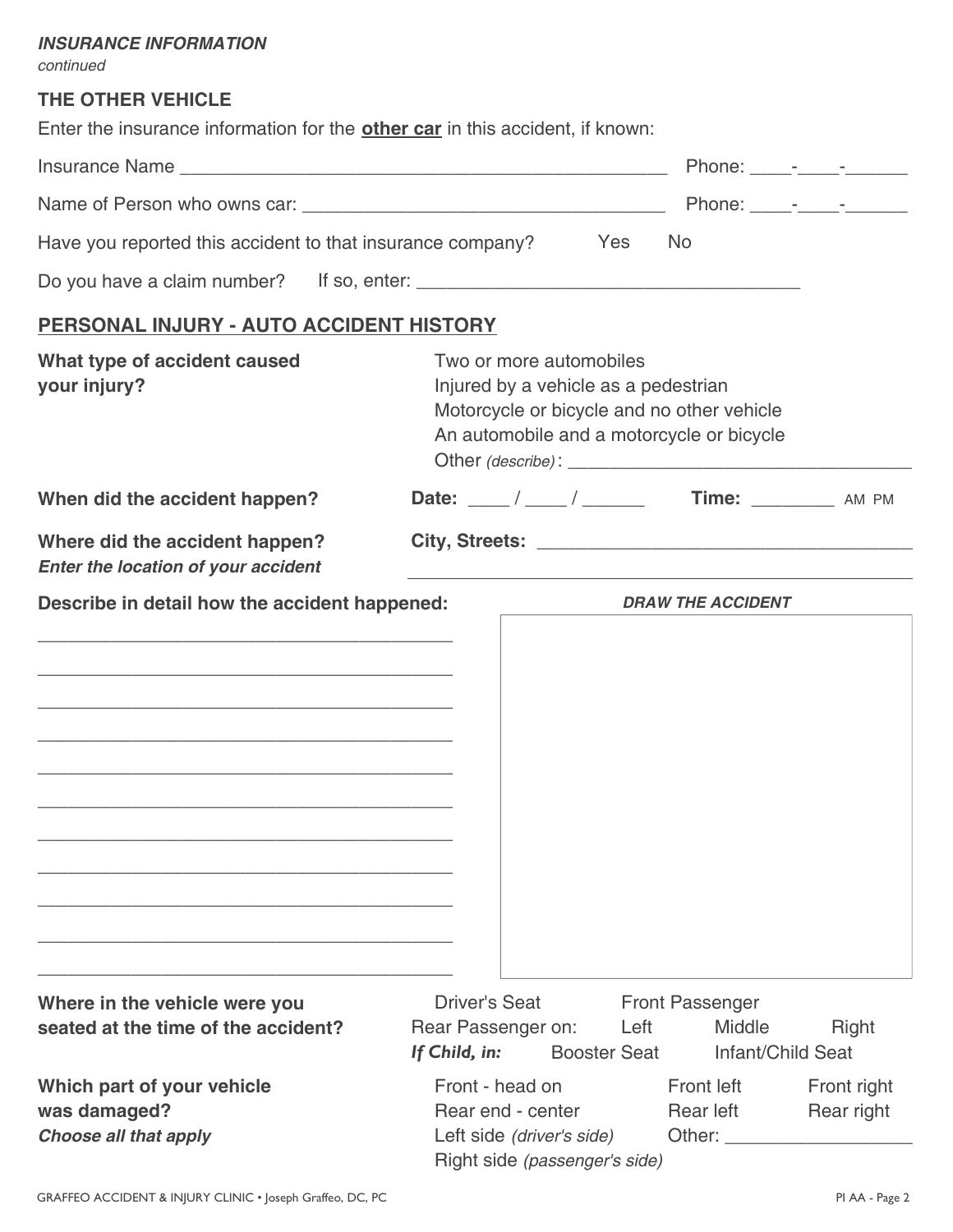#### *PERSONAL INJURY - AUTO ACCIDENT HISTORY continued*

| Were you wearing a seatbelt?                                                                             | Yes                                                                                                                                              | <b>No</b>                                                                                                                                                                                        |                                      |                                                                                        |  |  |
|----------------------------------------------------------------------------------------------------------|--------------------------------------------------------------------------------------------------------------------------------------------------|--------------------------------------------------------------------------------------------------------------------------------------------------------------------------------------------------|--------------------------------------|----------------------------------------------------------------------------------------|--|--|
| In what direction were you looking<br>at the time of the accident?                                       | <b>Straight Ahead</b><br>To the left<br>Over left shoulder<br>Down                                                                               |                                                                                                                                                                                                  |                                      | Ahead but cannot be certain<br>To the right<br>Over right shoulder                     |  |  |
| Where were your hands at the<br>time of the accident?                                                    |                                                                                                                                                  | On the steering wheel On the gear shift                                                                                                                                                          |                                      |                                                                                        |  |  |
| Did you receive an injury to the head?                                                                   | Yes                                                                                                                                              | N <sub>o</sub>                                                                                                                                                                                   |                                      |                                                                                        |  |  |
| Did you lose consciousness?                                                                              | Yes                                                                                                                                              | <b>No</b>                                                                                                                                                                                        |                                      |                                                                                        |  |  |
| If so, how long were you unconscious?                                                                    |                                                                                                                                                  |                                                                                                                                                                                                  | Less than 30 minutes                 | More than 30 minutes                                                                   |  |  |
| Did the airbags deploy?                                                                                  | Yes                                                                                                                                              | <b>No</b>                                                                                                                                                                                        |                                      |                                                                                        |  |  |
| Did you come in contact with<br>anything at the time of the collision?<br><b>Choose all that apply</b>   |                                                                                                                                                  | Nothing<br>Seat                                                                                                                                                                                  | Door<br>Air Bags Headrest<br>Armrest | Window<br><b>Steering Wheel</b><br>Dashboard                                           |  |  |
| Was your vehicle towed from the scene?                                                                   | Yes                                                                                                                                              | N <sub>o</sub>                                                                                                                                                                                   |                                      |                                                                                        |  |  |
| Did police arrive at the scene?                                                                          | Yes                                                                                                                                              | <b>No</b>                                                                                                                                                                                        |                                      |                                                                                        |  |  |
| Was an accident report taken?                                                                            | Yes                                                                                                                                              | <b>No</b>                                                                                                                                                                                        |                                      | If yes, please give us a copy.                                                         |  |  |
| <b>Did Emergency Medical Services</b><br>arrive at the scene?                                            | Yes                                                                                                                                              | <b>No</b>                                                                                                                                                                                        |                                      |                                                                                        |  |  |
| How did you leave the scene<br>of the accident?                                                          |                                                                                                                                                  | Transported by Emergency Services to hospital/ER<br>Driven to hospital/ER by family or friend<br>Drove home in my own car<br>Arranged for a ride home<br>Continued on to my original destination |                                      |                                                                                        |  |  |
| Have you seen other doctors                                                                              | N <sub>o</sub>                                                                                                                                   |                                                                                                                                                                                                  |                                      |                                                                                        |  |  |
| for this accident?                                                                                       |                                                                                                                                                  |                                                                                                                                                                                                  |                                      |                                                                                        |  |  |
| If you delayed seeking treatment for<br>more than two weeks, mark or enter<br>the reason for your delay. | I expected the symptoms to stop<br>I had to take care of my family<br>I didn't know I could see a doctor<br>I had to work<br>I didn't have a car |                                                                                                                                                                                                  |                                      |                                                                                        |  |  |
| What did you do for your symptoms<br>during the delay?<br>Name of medication/s:                          | <b>Nothing</b>                                                                                                                                   | Took pain medication<br><u> 1989 - Johann John Stone, mars et al. (</u>                                                                                                                          |                                      | <b>Rested more</b><br>Got massages<br>Other: <u>www.community-community-community-</u> |  |  |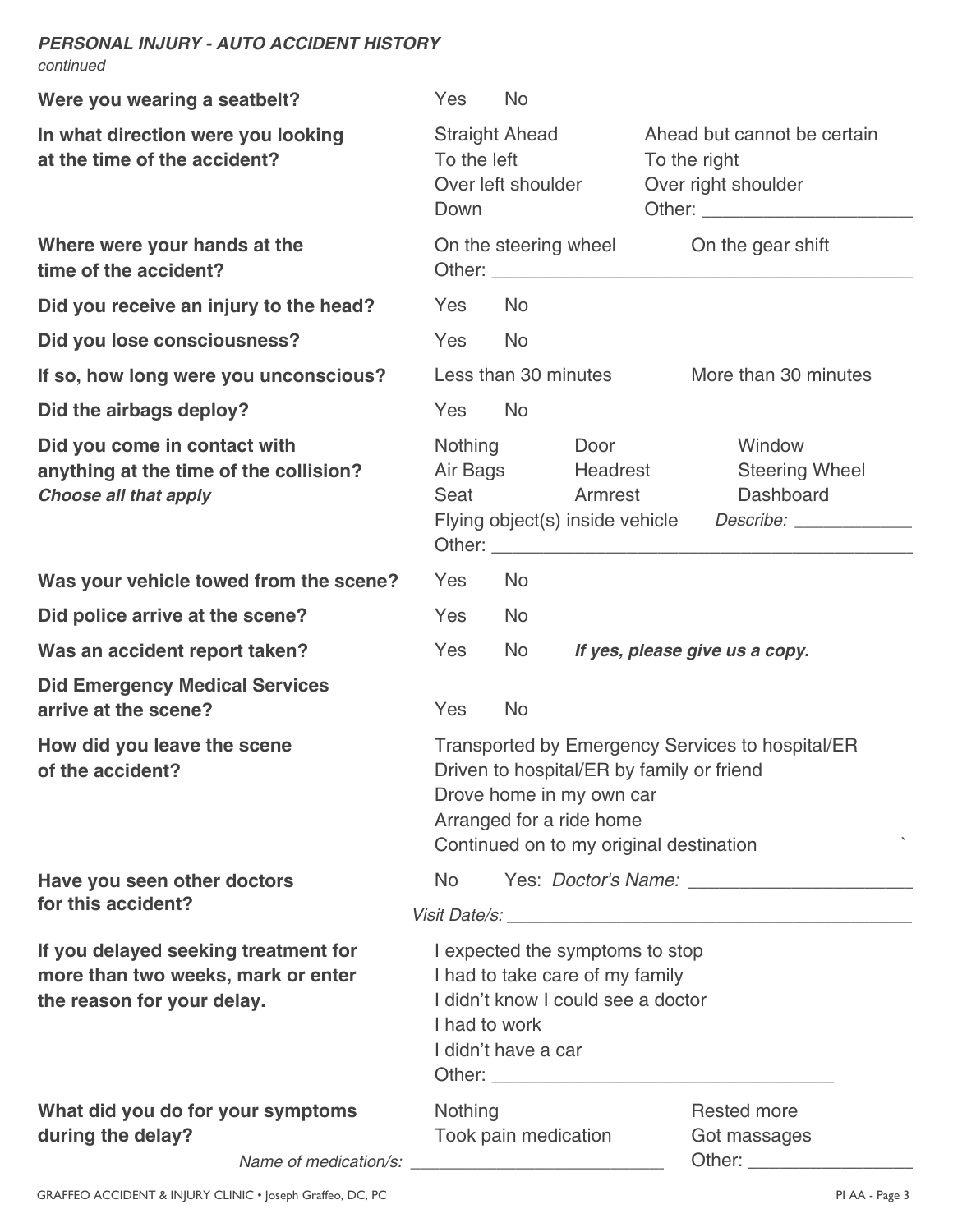## **MEDICAL HISTORY**

#### **Have you had in the past or do you have now any of the following health issues?**

*Mark all that apply. Enter any "Other" conditions not shown. If none apply, mark the box below.*

# *CONDITIONS of the HEAD, EYES, EARS, NOSE or THROAT CANCER* Sinus Trouble Visual Disturbances Prior Cancer Leukemia Pain in Jaw Joints Hearing Difficulty Current Cancer Night Sweats *NEUROLOGICAL CONDITIONS (Nerve-related) PULMONARY CONDITIONS (Lung-related)* Migraines **Fainting or Dizziness Asthma** Breathing Problems Stroke or TIA Epilepsy or Seizures Lung Disease Emphysema/COPD *ENDOCRINE CONDITIONS (Glandular/Hormonal-related) CARDIO-VASCULAR CONDITIONS (Heart-related)* Diabetes Thyroid Disease Hemophilia Heart Disease Liver Disease **Manufatta Hypoglycemia Anemia** Anemia **High Blood Pressure** *MUSCULOSKELETAL CONDITIONS (Bone/Muscle-related) RENAL CONDITIONS (Kidney-related)* Osteoporosis Arthritis/Gout Kidney Disease Dialysis Artificial Joint Fibromyalgia Kidney stones Bladder Infections *GASTROENTEROLOGICAL CONDITIONS (Stomach-related) DERMATOLOGICAL CONDITIONS (Skin-related)* Recent Weight Loss Stomach/Intestinal Disease Significant rashes Recent Weight Gain **Containers** Ulcers **Properties Properties Properties Properties** *ALLERGIES OR SENSITIVITIES* Describe:  $\Box$ *PSYCHOLOGICAL CONDITIONS* Describe: \_\_\_\_\_\_\_\_\_\_\_\_\_\_\_\_\_\_\_\_\_\_\_\_\_\_\_\_\_\_\_\_\_\_\_\_\_\_\_\_\_\_\_\_\_\_\_\_\_\_\_\_\_\_\_\_\_\_\_\_\_\_\_\_\_\_\_\_\_\_\_\_\_\_\_\_\_\_\_\_\_\_\_\_\_ *OTHER CONDITION* : \_\_\_\_\_\_\_\_\_\_\_\_\_\_\_\_\_\_\_\_\_\_\_\_\_\_\_\_\_\_\_\_\_\_\_ **I HAVE NONE OF THESE CONDITIONS. Are you presently taking ANY medications?** No Yes: *What are you taking?* \_\_\_\_\_\_\_\_\_\_\_\_\_\_\_\_\_\_\_\_\_\_\_\_\_\_\_\_\_\_\_\_\_ \_\_\_\_\_\_\_\_\_\_\_\_\_\_\_\_\_\_\_\_\_\_\_\_\_\_\_\_\_\_\_\_\_\_\_\_\_\_\_\_\_\_\_\_\_\_\_\_\_\_\_\_\_\_\_\_\_\_\_\_\_\_\_\_\_\_\_\_\_\_\_\_\_\_\_\_\_\_\_\_\_\_\_\_\_\_\_\_\_\_\_\_ **Have you ever had any MAJOR surgeries?** No Yes: *Type of Surgery:* \_\_\_\_\_\_\_\_\_\_\_\_\_\_\_\_\_\_\_\_\_\_\_\_\_\_\_\_\_\_\_\_\_\_\_\_ *Reason:* \_\_\_\_\_\_\_\_\_\_\_\_\_\_\_\_\_\_\_\_\_\_\_\_\_\_\_\_\_\_\_\_\_\_\_\_\_\_\_\_\_\_\_\_\_\_\_\_\_\_\_ *Surgery Date/s:* \_\_\_\_\_\_\_\_\_\_\_\_\_\_\_\_\_\_ **Have you been in the hospital in the past FIVE years?** No Yes: *What Hospital?* \_\_\_\_\_\_\_\_\_\_\_\_\_\_\_\_\_\_\_\_\_\_\_\_\_\_\_\_\_\_\_ *Reason:* \_\_\_\_\_\_\_\_\_\_\_\_\_\_\_\_\_\_\_\_\_\_\_\_\_\_\_\_\_\_\_\_\_\_\_\_\_\_\_\_\_\_\_\_\_\_\_\_\_\_\_ *Date/s:* \_\_\_\_\_\_\_\_\_\_\_\_\_\_\_\_\_\_\_\_\_\_\_\_ **Have you had any prior AUTO ACCIDENTS?** No Yes: *Date/s of Accident/s: \_\_\_\_\_\_\_\_\_\_\_\_\_\_\_\_\_\_\_\_\_\_\_\_\_\_\_\_\_\_\_\_\_\_ Were you injured?* No Yes: *If Yes, were you treated for this Injury?* No Yes: *Doctor's Name:* \_\_\_\_\_\_\_\_\_\_\_\_\_\_\_\_\_\_\_\_\_\_\_\_\_\_\_\_\_\_\_\_\_\_\_\_\_\_\_\_\_\_\_\_\_\_ *Visit Date/s: \_\_\_\_\_\_\_\_\_\_\_\_\_\_\_\_\_\_\_\_\_*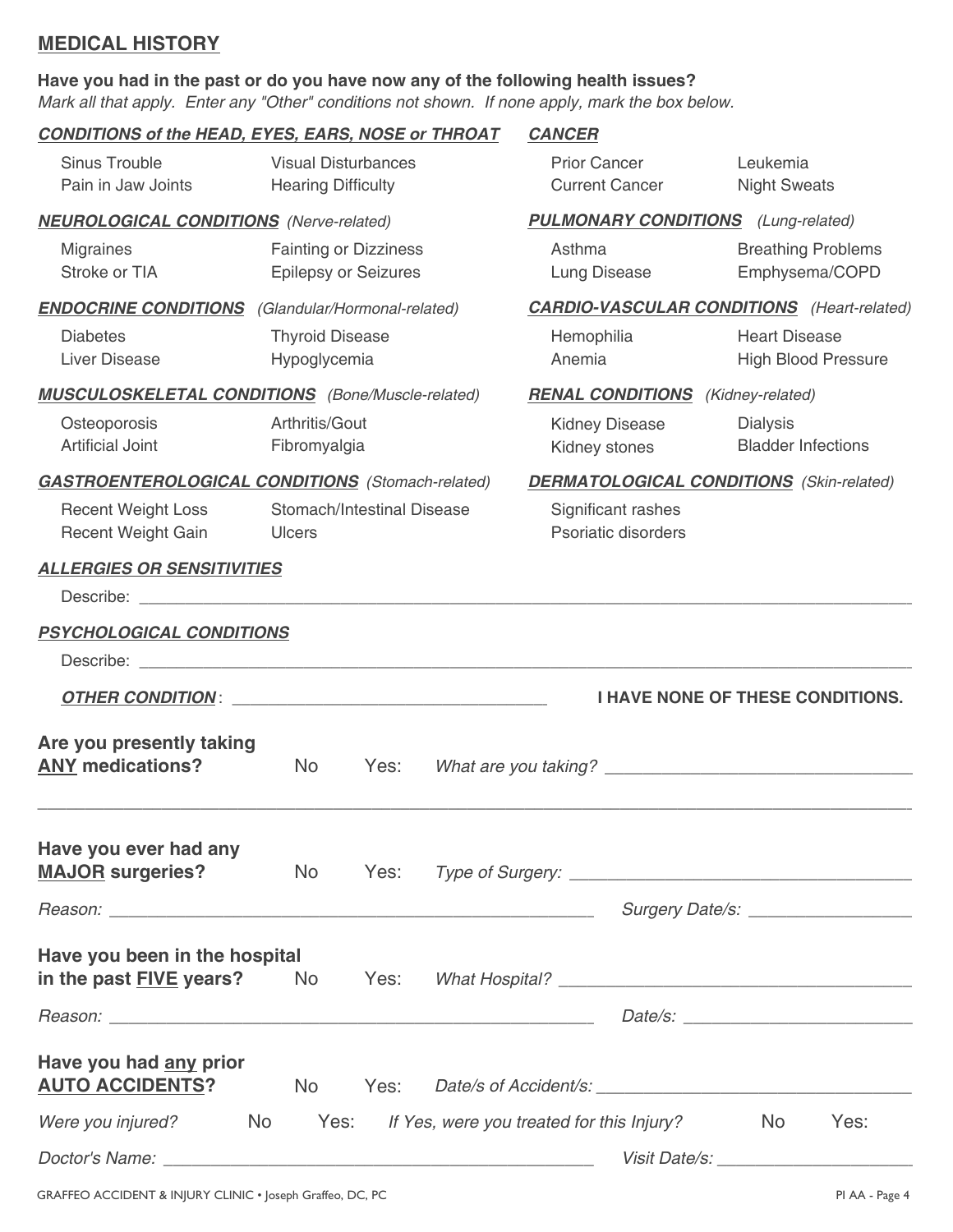| continued                                        |                                    |  |                                      |                                    |                                                                                                                                                                                                                                |  |  |
|--------------------------------------------------|------------------------------------|--|--------------------------------------|------------------------------------|--------------------------------------------------------------------------------------------------------------------------------------------------------------------------------------------------------------------------------|--|--|
| Have you had any                                 |                                    |  |                                      |                                    |                                                                                                                                                                                                                                |  |  |
|                                                  |                                    |  | Were you treated for this Injury? No |                                    | Yes:                                                                                                                                                                                                                           |  |  |
|                                                  |                                    |  |                                      |                                    | Visit Date/s: Visit Date/s:                                                                                                                                                                                                    |  |  |
| Are you currently treating                       |                                    |  |                                      |                                    | with any other doctor? No Yes: Doctor's Name: __________________________________                                                                                                                                               |  |  |
|                                                  |                                    |  |                                      |                                    | Visit Date/s: North State Assembly the Contract of the Contract of the Contract of the Contract of the Contract of the Contract of the Contract of the Contract of the Contract of the Contract of the Contract of the Contrac |  |  |
| <b>ADULT WOMEN'S HEALTH - for Women Only</b>     |                                    |  |                                      |                                    |                                                                                                                                                                                                                                |  |  |
| Are you pregnant? Yes No Are you nursing? Yes    |                                    |  |                                      | No.                                |                                                                                                                                                                                                                                |  |  |
| What was the date of your last menstrual period? |                                    |  |                                      |                                    |                                                                                                                                                                                                                                |  |  |
|                                                  | Within the past month or currently |  |                                      | Postmenopausal                     |                                                                                                                                                                                                                                |  |  |
|                                                  | Within the past 1 to 3 months      |  |                                      | Have not yet begun menstruation    |                                                                                                                                                                                                                                |  |  |
| Greater than 3 months                            |                                    |  |                                      | Prefer not to answer or don't know |                                                                                                                                                                                                                                |  |  |

## **FINANCIAL AGREEMENT Auto Accident |**

As a courtesy to our patients with a personal injury claim which provides coverage for treatment at our clinic, we will bill the insurance company (or other party) for the services we provide to you. However, accident insurance policies are an arrangement made between an insurance carrier and the patient, and it is still your responsibility to make collection from the insurance company (or other party). While our clinic will bill the insurance company (or other party) on your behalf, the services rendered to you are charged directly to your account, and you are personally responsible for payment.

We will contact the insurance company for information about covered services, but this is not a quarantee that your insurance company will pay for all the services you receive. We must receive payment at the time of service for any amounts we do not expect the insurance company to pay (for example, co-pays, deductibles, and items that are not covered, such as supplements). You are also responsible to pay our clinic promptly for any amount that the insurance company (or other party) fails to pay to us.

### **INFORMED CONSENT**

*MEDICAL HISTORY*

Chiropractic treatment and physiotherapy (including chiropractic adjustments, manual therapy, therapeutic massage, therapeutic exercise, whole body vibration, cold laser therapy, electrotherapy, and therapeutic nutrition) are highly safe and effective methods of care. Other treatment options for your condition may include: self-administered over-thecounter analgesics; rest; medical care and prescription drugs such as anti-inflammatories, muscle relaxers, or pain-killers; hospitalization; or surgery. While chiropractic care is remarkably safe, as with all types of health care, complications may arise. Although the chance of experiencing any complication is very small, you need to be informed about the potential risks before consenting to treatment. Complications may include soreness, inflammation, sprains, dislocations, or fractures, soft tissue injury, dizziness, or a temporary worsening of your symptoms. More serious complications, such as injuries to the neck arteries, stroke, spinal disc injuries, or spinal fractures are extremely rare. The chance of such injury is estimated to range from one in one million treatments to one in ten million treatments. You are always welcome to ask questions, and we encourage you to participate in your healing process.